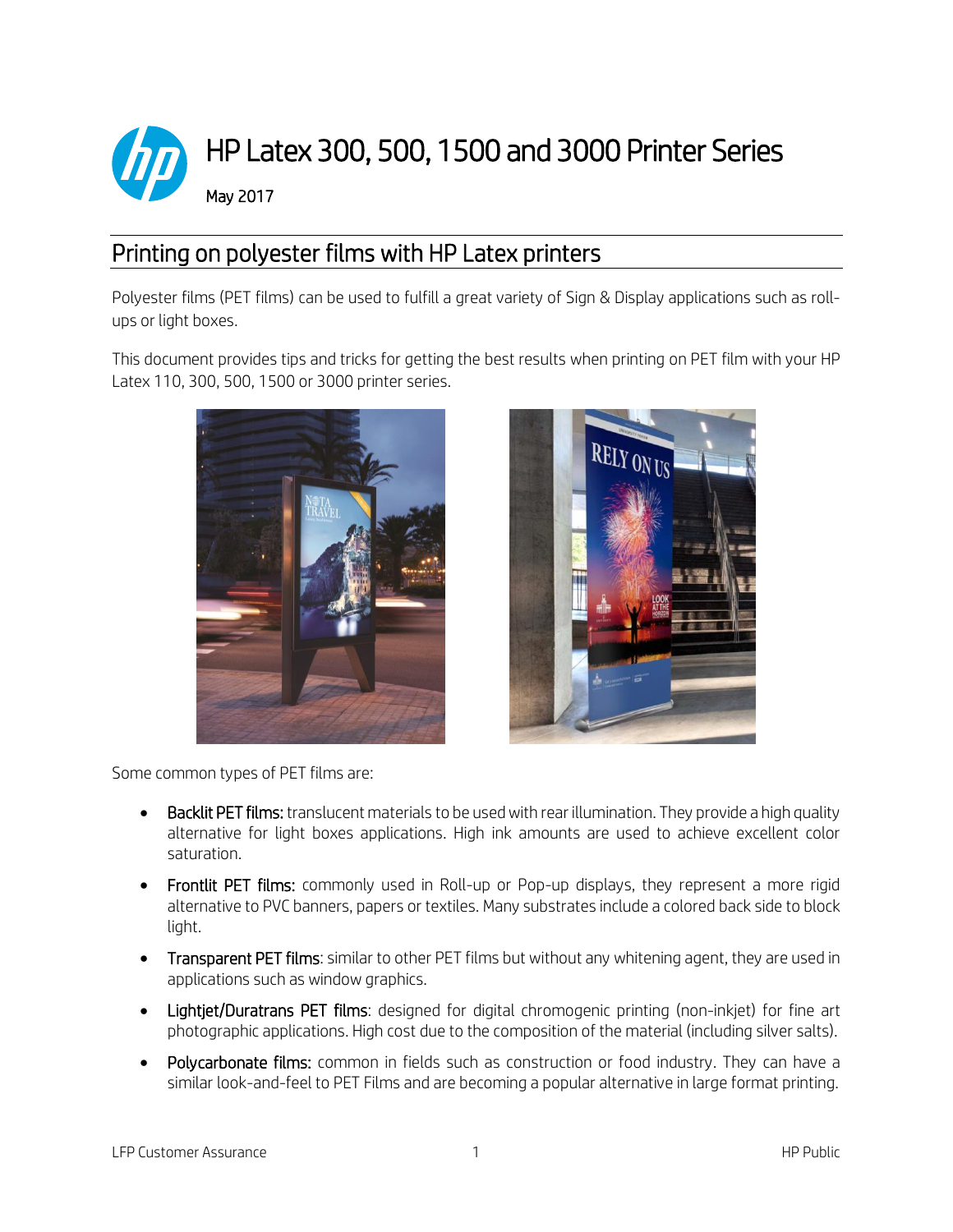## HP Media Solutions Locator

Visit the HP Media Solutions Locator [\(www.printos.com/ml/#/medialocator\)](http://www.printos.com/ml/#/medialocator) to obtain ready-to-use profiles for a new substrate, or to discover new media compatible with your HP Latex printer. Learn how to make the most out of the HP Media Solutions Locator looking at the followin[g article.](http://h20435.www2.hp.com/t5/Media-Applications/Navigating-the-new-HP-Media-Solutions-Locator/ba-p/298209)

You may also access and download the profiles directly from your printer (see the printer's User guide).

You may fine-tune the profile to your specific requirements and preferences, if necessary.

## Recommended print modes

The generic print modes, available in the printer by default, provide an optimal balance between image quality and throughput. Nonetheless, the printer provides advanced operators with the flexibility to adjust and fine-tune settings, if necessary.

In this case, it is recommended to maintain the ratio between speed and ink quantity, as too fast and/or too saturated print modes can lead to lack of curing, media deformation and condensations on the printer.

| Printer                                                    | Recommended print modes                                  |                                        |  |
|------------------------------------------------------------|----------------------------------------------------------|----------------------------------------|--|
|                                                            | <b>Frontlit</b>                                          | <b>Backlit</b>                         |  |
| HP Latex 110<br>HP Latex 300 series<br>HP Latex 500 series | 6-pass, 80% ink<br>8-pass, 100% ink<br>10-pass, 100% ink | 16-pass, 170% ink<br>20-pass, 185% ink |  |
| HP Latex 1500                                              | 6-pass, 100% ink<br>8-pass, 120% ink                     | 12-pass, 230% ink<br>14-pass, 260% ink |  |
| HP Latex 3000 series                                       | 8-pass, 100% ink                                         | 14-pass, 200% ink<br>18-pass, 230% ink |  |

To select a different print mode or edit the print settings, create a new media (or clone a generic profile) and perform the desired changes on the newly created substrate.

| Substrate library               |      |                                                          |               |  |
|---------------------------------|------|----------------------------------------------------------|---------------|--|
| $\bigstar$ FAVORITES            |      | + New PET Film                                           | ⋟             |  |
| <b>Q</b> ONLINE SEARCH          |      | Generic Backlit Polyester Film                           |               |  |
| SELF-ADHESIVE<br><b>VINYL</b>   | (12) | Print mode: 16p_CMYKcm_170<br>Print mode: 20p_CMYKcm_185 |               |  |
| <b>TEXTILE</b>                  | (10) | $\overline{\mathbb{U}}$<br>Clone<br>Modify               | <b>Select</b> |  |
| <b>PVC BANNER</b>               | (5)  |                                                          |               |  |
| PP & PE FILM &<br><b>BANNER</b> | (7)  | Generic Polyester Film                                   |               |  |
| <b>PET FILM</b>                 | (5)  | Guangdong Magnetic White PVC                             | 11 Oct 2016   |  |
| <b>PAPER</b>                    | (18) | HP Backlit Polyester Film                                |               |  |

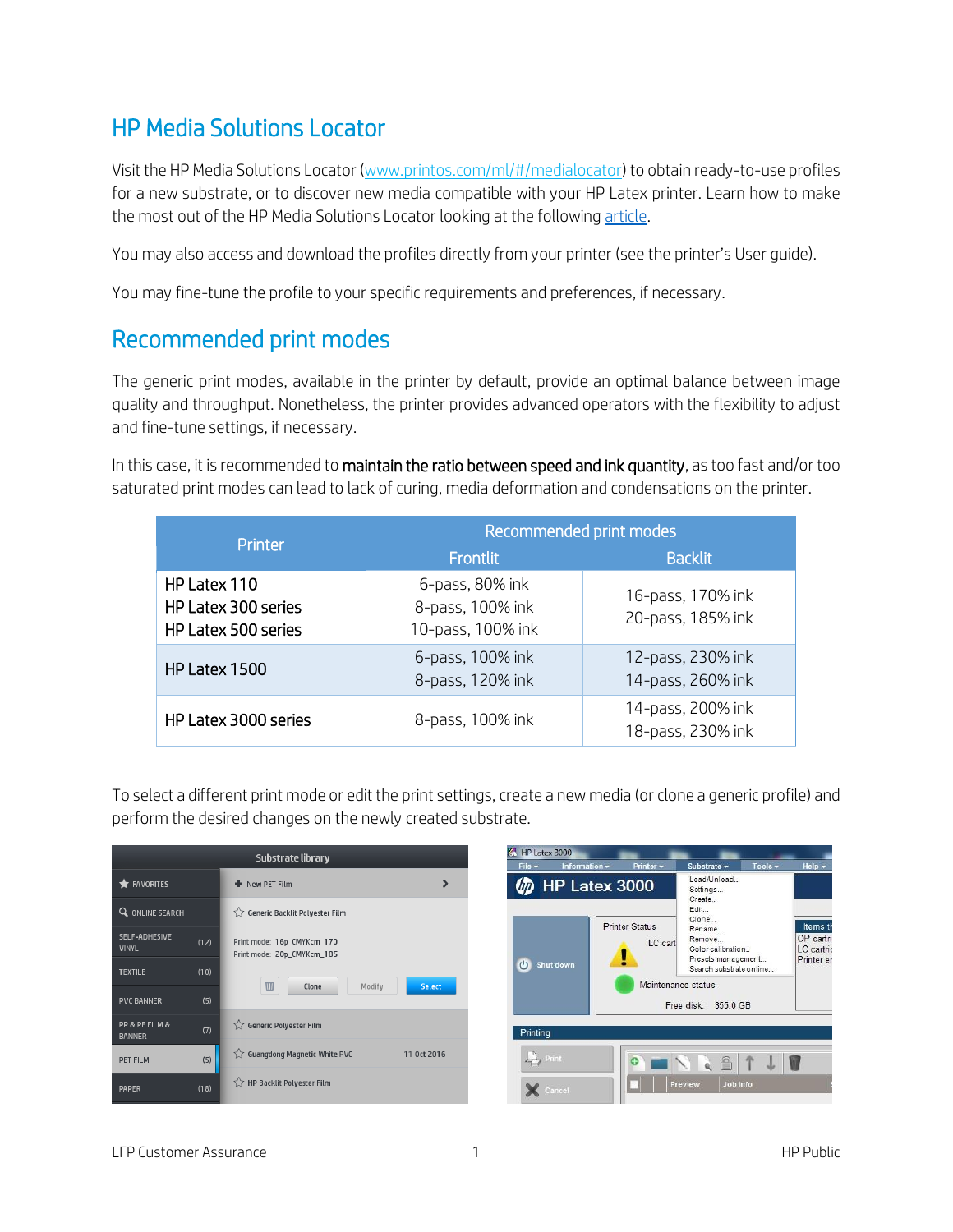# IQ and Application Tips and Tricks

#### Print durability

Latex inks require PET films to be coated for inkjet printing in order to adhere to the substrate's surface. When using uncoated substrates, or with very thin coating, the prints are easily damaged by scratches. Also, there is a higher risk of ink transfer to the surfaces in contact with the print, such as the light box screen or the back-side of rolled substrates.

Latex inks have very good adhesion on water-based coated substrates, and on most solvent-based coated ones. UV-coated materials, on the other side, usually have thin coatings and are less recommended for Latex inks.

The durability of the print also depends highly on the resistance of the coating to external factors. Waterbased coatings (and some thick solvent-based ones) are often easier to scratch than standard solventbased coatings. Moreover, water-based coatings get damaged when in contact with water. So consider laminating these products after printing, especially when the prints will be placed outdoors.

#### Surface dryness

HP Latex inks should come out fully dry directly after printing. Nonetheless, when using excessive ink amounts with low temperatures and/or fast throughputs, saturated areas, such as dark colors in backlit prints, may show a greasy surface.

Solvent-coated or UV-coated media are more likely to show areas with greasy surfaces than water-based coatings, which, provided their high liquid absorption capacity, do not show this effect.

Placing a tissue paper between samples avoids this effect from appearing while protects the prints from potential damages during handling. It is also recommended to install the prints in the final location within 48 hours after printing.

Moreover, the following recommendations should be followed if a greasy surface is observed on the prints:

- 1. Ensure that you are operating the printer within the optimal print quality environmental specifications:
	- Temperature: 20°C to 25°C (68°F to 77°F).
	- Relative humidity: 30% to 60%.
	- Temperature gradient: 10°C/h (18°F/h) or less.
- 2. Increase the number of passes: a high number of passes is strongly recommended for most backlit PET prints (e.g. 18 passes in the HP Latex 3000 series).
- 3. Increase the drying power and curing temperature.
- 4. Reduce the ink density: no more than the maximum ink for the generic print mode is recommended.

You may use the Generic PET film settings (available in your HP Latex 3000 series printer) as a reference.